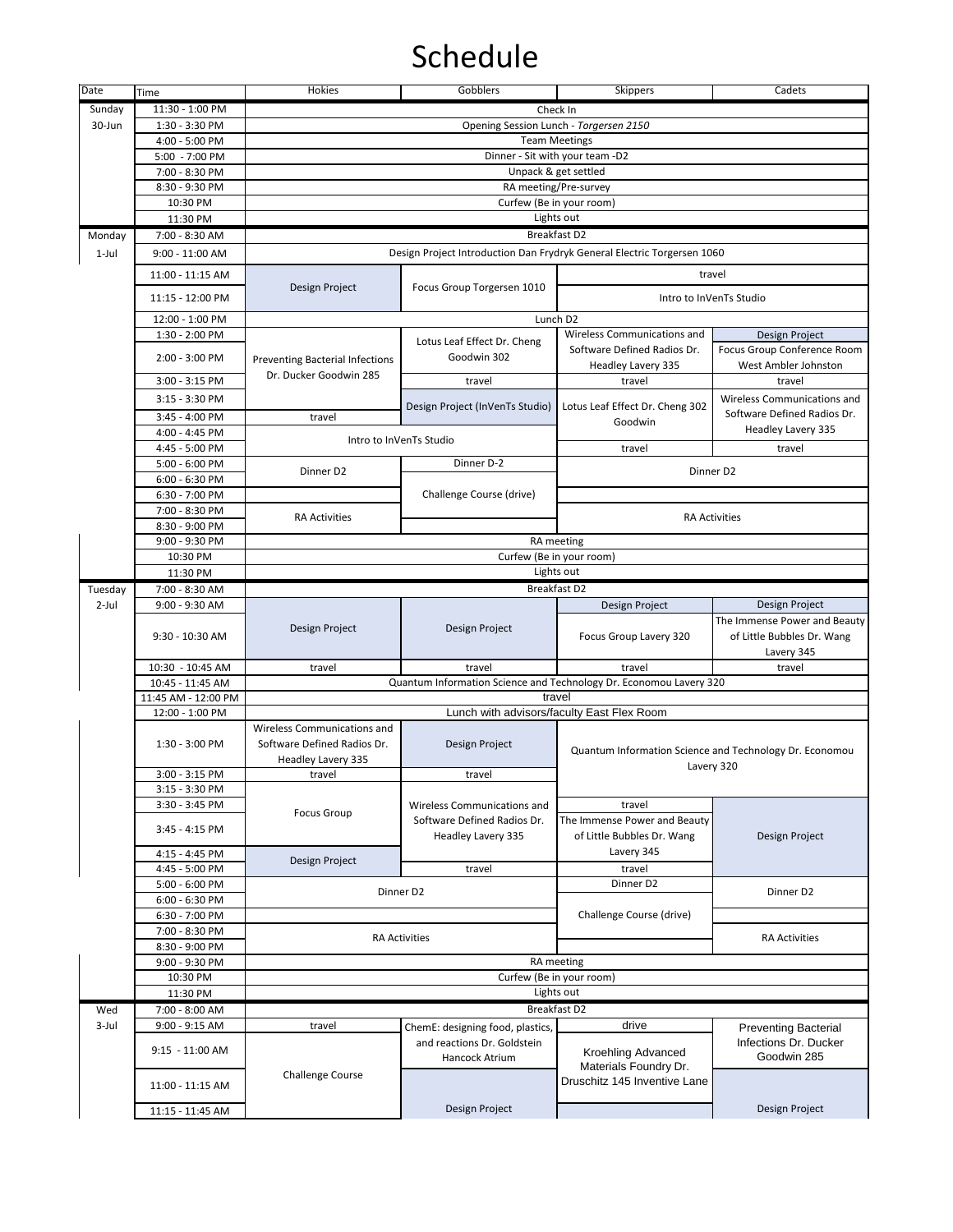|          | 11:45 AM - 12:00 PM                                | travel                                                                |                                                                     | Design Project                                                         |                                                                                    |
|----------|----------------------------------------------------|-----------------------------------------------------------------------|---------------------------------------------------------------------|------------------------------------------------------------------------|------------------------------------------------------------------------------------|
|          | 12:00 - 1:00 PM                                    |                                                                       | Lunch with advisors/faculty East Flex Room                          |                                                                        |                                                                                    |
|          | 1:30 - 2:30 PM                                     | Quantum Information Science and Technology Dr. Economou<br>Lavery 320 |                                                                     | Sea Urchin Structure Drs. Zhu &<br>Li Lavery 335                       | ChemE: designing food,<br>plastics, and reactions Dr.<br>Goldstein Hancock Atrium  |
|          | 2:30 - 3:30 PM<br>3:30 - 3:45 PM<br>3:45 - 4:45 PM | Design Project                                                        | Design Project                                                      | Design Project                                                         | Design Project                                                                     |
|          | 5:00 - 6:30 PM                                     |                                                                       |                                                                     | Dinner D2                                                              |                                                                                    |
|          | 7:00 - 9:00 PM                                     |                                                                       |                                                                     | <b>Breakzone with STEP</b>                                             |                                                                                    |
|          | 9:00 - 9:30 PM                                     |                                                                       | Curfew (Be in your room)                                            | RA meeting                                                             |                                                                                    |
|          | 10:30 PM<br>11:30 PM                               |                                                                       |                                                                     | Lights out                                                             |                                                                                    |
| Thursday | 7:00 - 8:00 AM                                     |                                                                       |                                                                     | <b>Breakfast D2</b>                                                    |                                                                                    |
| 4-Jul    | 9:00 - 11:00 AM                                    |                                                                       |                                                                     | Design Project                                                         |                                                                                    |
|          | 11:00 AM-12:00 PM                                  |                                                                       |                                                                     | Essay Writing Workshop Dr. Lester West Ambler Johnston Conference Room |                                                                                    |
|          | 12:00 - 1:00 PM                                    |                                                                       | Lunch D2                                                            |                                                                        |                                                                                    |
|          | 1:30 - 3:30 PM                                     |                                                                       |                                                                     | Fourth of July parade Downtown Blacksburg                              |                                                                                    |
|          | 4:00 - 5:00 PM<br>5:00 - 6:30 PM                   |                                                                       |                                                                     | STEP Student Panel West Ambler Johnston Conference Room<br>Dinner      |                                                                                    |
|          | 7:00 - 7:30 PM                                     |                                                                       |                                                                     | RA meeting                                                             |                                                                                    |
|          | 9:30 PM                                            |                                                                       |                                                                     | Fireworks rooftop Perry Street Parking Garage                          |                                                                                    |
|          | 10:30 PM                                           |                                                                       | Curfew (Be in your room)                                            |                                                                        |                                                                                    |
|          | 11:30 PM                                           |                                                                       |                                                                     | Lights out                                                             |                                                                                    |
| Friday   | 7:00 - 8:30 AM                                     |                                                                       |                                                                     | Breakfast D2                                                           |                                                                                    |
| 5-Jul    | 9:00 - 9:15 AM                                     |                                                                       | drive                                                               |                                                                        | drive                                                                              |
|          | 9:15 - 10:45 AM                                    | Feedback, Flight, and Fantasy Drs. Woolsey & Farhood Drone Park       |                                                                     | Design Project                                                         | Kroehling Advanced Materials<br>Foundry Dr. Druschitz 145<br><b>Inventive Lane</b> |
|          | 10:45 - 11:00 AM                                   |                                                                       |                                                                     |                                                                        | drive                                                                              |
|          | 11:00 - 11:45AM<br>11:45 AM-12:00 PM               |                                                                       |                                                                     | Design Project                                                         |                                                                                    |
|          | 12:00 - 1:00 PM                                    | drive<br>Lunch D2                                                     |                                                                     |                                                                        |                                                                                    |
|          |                                                    |                                                                       |                                                                     |                                                                        |                                                                                    |
|          | 1:30 - 1:45 PM                                     |                                                                       |                                                                     |                                                                        | drive                                                                              |
|          | 1:45 - 3:30 PM                                     | Design Project                                                        | <b>Preventing Bacterial</b><br>Infections Dr. Ducker<br>Goodwin 285 |                                                                        | Feedback, Flight, and Fantasy Drs. Woolsey & Farhood Drone Park                    |
|          | 3:30 - 4:45PM                                      |                                                                       |                                                                     |                                                                        |                                                                                    |
|          | 4:45 - 5:00 PM                                     |                                                                       | Design Project                                                      |                                                                        | drive                                                                              |
|          | 5:00 - 6:00 PM                                     |                                                                       | Dinner D2                                                           |                                                                        | Dinner D2                                                                          |
|          | 6:00 - 6:30 PM                                     |                                                                       |                                                                     |                                                                        |                                                                                    |
|          | 6:30 - 7:00 PM                                     |                                                                       |                                                                     |                                                                        | Challenge Course (drive)                                                           |
|          | 7:00 - 8:30 PM<br>8:30 - 9:00 PM                   |                                                                       | <b>RA Activities</b>                                                |                                                                        |                                                                                    |
|          | 9:00 - 9:30 PM                                     |                                                                       |                                                                     | RA meeting                                                             |                                                                                    |
|          | 10:30 PM                                           |                                                                       |                                                                     | Curfew (Be in your room)                                               |                                                                                    |
|          | 11:30 PM                                           |                                                                       |                                                                     | Lights out                                                             |                                                                                    |
| Saturday | 7:00 - 8:30 AM                                     |                                                                       |                                                                     | Breakfast D2                                                           |                                                                                    |
| 6-Jul    | 9:00 - 9:30 AM                                     |                                                                       |                                                                     | Load vans - leaving at 9:30 AM sharp!                                  |                                                                                    |
|          | 9:30 AM - 2:00 PM                                  |                                                                       |                                                                     | Day trip to Blue Ridge Parkway                                         |                                                                                    |
|          | 2:30 - 4:30 PM                                     |                                                                       |                                                                     | Design Project Shopping Trip                                           |                                                                                    |
|          | 5:00 - 6:30 PM                                     |                                                                       |                                                                     | Dinner D2<br><b>RA Activities</b>                                      |                                                                                    |
|          | 7:00 - 9:00 PM<br>9:00 - 9:30 PM                   |                                                                       |                                                                     | RA meeting                                                             |                                                                                    |
|          | 10:30 PM                                           |                                                                       | Curfew (Be in your room)                                            |                                                                        |                                                                                    |
|          | 11:30 PM                                           |                                                                       |                                                                     | Lights out                                                             |                                                                                    |
| Sunday   | 8:00 - 9:00 AM                                     |                                                                       |                                                                     | Breakfast D2                                                           |                                                                                    |
| 7-Jul    | 9:00 - 11:30 AM                                    |                                                                       |                                                                     | Optional religious observation/ sleep in/ down time in Res Hall        |                                                                                    |
|          | 12:00 - 1:00 PM                                    |                                                                       |                                                                     | Lunch D2                                                               |                                                                                    |
|          | 1:00 - 1:30 PM                                     |                                                                       |                                                                     | Load vans - leaving at 1:30 PM sharp!                                  |                                                                                    |
|          | 1:30 - 5:00 PM                                     |                                                                       | Cascades                                                            |                                                                        |                                                                                    |
|          | 5:00 - 6:30 PM                                     |                                                                       |                                                                     | Dinner D2                                                              |                                                                                    |
|          | 7:00 - 9:00 PM                                     |                                                                       |                                                                     | <b>RA Activities</b>                                                   |                                                                                    |
|          | 9:00 - 9:30 PM<br>10:30 PM                         |                                                                       | Curfew (Be in your room)                                            | RA meeting                                                             |                                                                                    |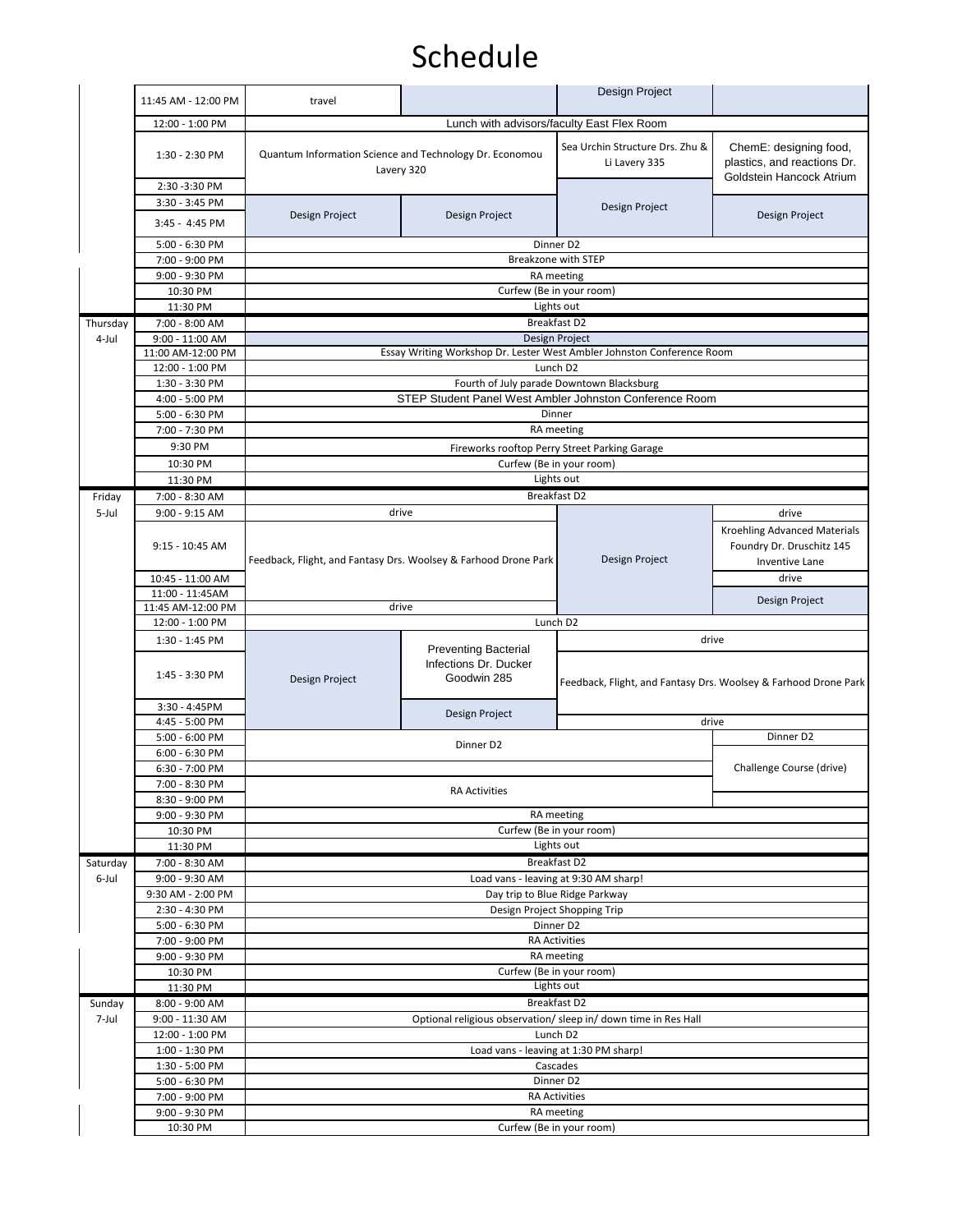|           | 11:30 PM                                                               | Lights out                                                                                                                           |                                                                  |                                                                    |                                                                |  |
|-----------|------------------------------------------------------------------------|--------------------------------------------------------------------------------------------------------------------------------------|------------------------------------------------------------------|--------------------------------------------------------------------|----------------------------------------------------------------|--|
| Monday    | 7:00 - 8:00 AM                                                         | <b>Breakfast D2</b>                                                                                                                  |                                                                  |                                                                    |                                                                |  |
| 8-Jul     |                                                                        |                                                                                                                                      | Mobile Android App<br>Programming Dr. Barnette<br>Randolph 120   | Hands-on Heat Transfer Dr.                                         | Sea Urchin Structure Drs. Zhu &                                |  |
|           | $9:00 - 10:00$ AM                                                      | Design Project Mid-Point Review                                                                                                      |                                                                  | Diller Goodwin 332                                                 | Li Lavery 335                                                  |  |
|           | 10:00 - 10:15 AM                                                       |                                                                                                                                      |                                                                  |                                                                    | travel                                                         |  |
|           | 10:15 - 10:30 AM                                                       |                                                                                                                                      |                                                                  | travel/break                                                       |                                                                |  |
|           | 10:30 - 10:45 AM                                                       | travel                                                                                                                               |                                                                  | Design Project Mid-Point Review                                    | Intelligent Systems and Smart                                  |  |
|           | 10:45 - 11:45 AM                                                       | Sea Urchin Structure Drs. Zhu &                                                                                                      |                                                                  |                                                                    | Materials Dr. Philen Randolph                                  |  |
|           |                                                                        | Li Lavery 335                                                                                                                        |                                                                  |                                                                    | 15A                                                            |  |
|           | 11:45 - 12:00 PM                                                       | travel                                                                                                                               |                                                                  | travel                                                             | travel                                                         |  |
|           | 12:00 - 1:00 PM                                                        |                                                                                                                                      |                                                                  | Lunch D-2                                                          |                                                                |  |
|           |                                                                        | Intelligent Systems and Smart                                                                                                        |                                                                  | Avoiding Failures through                                          |                                                                |  |
|           | 1:30 - 3:00 PM                                                         | Materials Dr. Philen Randolph                                                                                                        | Design Project Mid-Point Review                                  | Engineering Design Drs.                                            | Design Project                                                 |  |
|           |                                                                        | 15A                                                                                                                                  |                                                                  | Dillard/Domann Norris 127                                          |                                                                |  |
|           | 3:00 - 3:15 PM                                                         |                                                                                                                                      |                                                                  |                                                                    | travel                                                         |  |
|           |                                                                        |                                                                                                                                      |                                                                  |                                                                    |                                                                |  |
|           | 3:15 - 4:45 PM                                                         | Design Project                                                                                                                       | Design Project                                                   | Design Project                                                     | Design Project Mid-Point Review                                |  |
|           | 4:00 - 5:00 PM                                                         |                                                                                                                                      |                                                                  |                                                                    | travel                                                         |  |
|           |                                                                        |                                                                                                                                      |                                                                  |                                                                    |                                                                |  |
|           | 6:30 - 8:30 PM                                                         | Etiquette dinner sponsored by Computer Science with Claire Childress, Career and Professional Devlopment, Owens Hall, keynote<br>TBD |                                                                  |                                                                    |                                                                |  |
|           | 9:00 - 9:30 PM                                                         | RA meeting                                                                                                                           |                                                                  |                                                                    |                                                                |  |
|           | 10:30 PM                                                               |                                                                                                                                      |                                                                  | Curfew (Be in your room)                                           |                                                                |  |
|           | 11:30 PM                                                               |                                                                                                                                      |                                                                  | Lights out                                                         |                                                                |  |
| Tues      | 7:00 - 8:00 AM                                                         |                                                                                                                                      |                                                                  | Breakfast D2                                                       |                                                                |  |
| 9-Jul     | 9:00 - 9:15 AM                                                         | drive                                                                                                                                | Hands-on Heat Transfer Dr.                                       |                                                                    |                                                                |  |
|           | $9:15 - 10:00AM$                                                       |                                                                                                                                      | Diller Goodwin 332                                               |                                                                    |                                                                |  |
|           | $10:00 - 10:15$                                                        |                                                                                                                                      | travel                                                           |                                                                    | Design Project                                                 |  |
|           |                                                                        | <b>Kroehling Advanced Materials</b>                                                                                                  |                                                                  | Mobile Android App                                                 |                                                                |  |
|           | 10:15 - 10:45 AM                                                       | Foundry Dr. Druschitz 145                                                                                                            | Plasma Science from Laboratory<br>to Astrophysics Dr. Srinivasan | Programming Dr. Barnette                                           |                                                                |  |
|           | 10:45 - 11:15AM                                                        | <b>Inventive Lane</b>                                                                                                                |                                                                  | Randolph 120                                                       | Hands-on Heat Transfer Dr.                                     |  |
|           |                                                                        |                                                                                                                                      | Randolph 209                                                     |                                                                    | Diller Goodwin 332                                             |  |
|           | 11:15 - 11:45AM                                                        |                                                                                                                                      | Design Project                                                   |                                                                    |                                                                |  |
|           | 11:45 AM-12:00 PM                                                      | drive                                                                                                                                |                                                                  |                                                                    | travel                                                         |  |
|           | 12:00 - 1:00 PM                                                        |                                                                                                                                      |                                                                  | Lunch with advisors/faculty East Flex Room                         |                                                                |  |
|           |                                                                        |                                                                                                                                      |                                                                  | Plasma Science from Laboratory                                     | Avoiding Failures through                                      |  |
|           | 1:30 - 2:30 PM                                                         | ChemE: designing food, plastics,                                                                                                     | Designing the Next Generation                                    | to Astrophysics Dr. Srinivasan                                     | Engineering Design Drs.                                        |  |
|           |                                                                        | and reactions Dr. Goldstein<br>Hancock Atrium                                                                                        | Car Dr. Heaslip Goodwin 155                                      | Randolph 209                                                       | Dillard/Domann Norris 127                                      |  |
|           | 2:30 - 3:00 PM                                                         |                                                                                                                                      |                                                                  |                                                                    |                                                                |  |
|           | 3:00 - 3:30 PM                                                         |                                                                                                                                      |                                                                  | Design Project                                                     | Design Project                                                 |  |
|           | 3:30 - 3:45PM                                                          | travel                                                                                                                               | travel                                                           |                                                                    |                                                                |  |
|           | 3:45 - 4:45 PM                                                         |                                                                                                                                      |                                                                  | Financial Aid & Scholarships Ms. Ruotolo & Mr. Sartini Goodwin 155 |                                                                |  |
|           | 5:00 - 6:30 PM                                                         | Dinner D2                                                                                                                            |                                                                  |                                                                    |                                                                |  |
|           | 9:00 - 10:00 PM                                                        | RA meeting                                                                                                                           |                                                                  |                                                                    |                                                                |  |
|           | 10:30 PM                                                               | Curfew (Be in your room)                                                                                                             |                                                                  |                                                                    |                                                                |  |
|           | 11:30 PM                                                               |                                                                                                                                      |                                                                  | Lights out                                                         |                                                                |  |
| Wed       | 7:00 - 8:30 AM                                                         |                                                                                                                                      |                                                                  |                                                                    |                                                                |  |
| 10-Jul    | 9:00 - 9:15 AM                                                         | drive                                                                                                                                |                                                                  | Breakfast D2                                                       |                                                                |  |
|           | $9:15 - 11:00$ AM                                                      |                                                                                                                                      |                                                                  | Design Project                                                     | Mobile Android App<br>Programming Dr. Barnette<br>Randolph 120 |  |
|           |                                                                        |                                                                                                                                      | Virginia Tech Quarry 1600 Valleyview Dr SE (drive time included) |                                                                    |                                                                |  |
|           | 10:45 - 11:45 AM                                                       |                                                                                                                                      |                                                                  |                                                                    |                                                                |  |
|           |                                                                        |                                                                                                                                      |                                                                  |                                                                    |                                                                |  |
|           | 11:45 AM-12:00 PM                                                      | drive                                                                                                                                |                                                                  | travel                                                             |                                                                |  |
|           | 12:00 - 1:00 PM                                                        |                                                                                                                                      |                                                                  | Lunch with advisors/faculty East Flex Room                         |                                                                |  |
|           | 1:30 - 1:45PM                                                          | Avoiding Failures through                                                                                                            | drive                                                            |                                                                    |                                                                |  |
|           | Engineering Design Drs.<br>1:45 - 3:00 PM<br>Dillard/Domann Norris 127 | <b>Kroehling Advanced Materials</b>                                                                                                  | ChemE: designing food, plastics,                                 | Designing the Next Generation                                      |                                                                |  |
|           |                                                                        |                                                                                                                                      |                                                                  | and reactions Dr. Goldstein                                        | Car Dr. Heaslip Lavery 335                                     |  |
|           |                                                                        | Foundry Dr. Druschitz 145<br><b>Inventive Lane</b>                                                                                   | Hancock Atrium                                                   |                                                                    |                                                                |  |
|           | 3:00 - 3:15 PM                                                         | break                                                                                                                                |                                                                  |                                                                    |                                                                |  |
|           | 3:15 - 3:30 PM                                                         |                                                                                                                                      | drive                                                            | travel                                                             | travel                                                         |  |
|           | 3:30 - 4:30 PM                                                         |                                                                                                                                      |                                                                  | VT Admissions Kayla St. Clair Torgersen 1010                       |                                                                |  |
|           | 5:00 - 6:30 PM<br>Dinner D2                                            |                                                                                                                                      |                                                                  |                                                                    |                                                                |  |
|           | 7:00 - 9:00 PM                                                         |                                                                                                                                      |                                                                  | <b>RA Activities</b>                                               |                                                                |  |
|           | 9:00 - 9:30 PM                                                         |                                                                                                                                      |                                                                  | RA meeting                                                         |                                                                |  |
|           | 10:30 PM                                                               | Curfew (Be in your room)                                                                                                             |                                                                  |                                                                    |                                                                |  |
|           | 11:30 PM                                                               | Lights out                                                                                                                           |                                                                  |                                                                    |                                                                |  |
| Thursday  | 7:00 - 8:30 AM                                                         | Breakfast D2                                                                                                                         |                                                                  |                                                                    |                                                                |  |
| $11$ -Jul | 9:00 AM - 9:15 AM                                                      |                                                                                                                                      | Sea Urchin Structure Drs. Zhu &                                  |                                                                    | drive                                                          |  |
|           |                                                                        |                                                                                                                                      |                                                                  |                                                                    |                                                                |  |